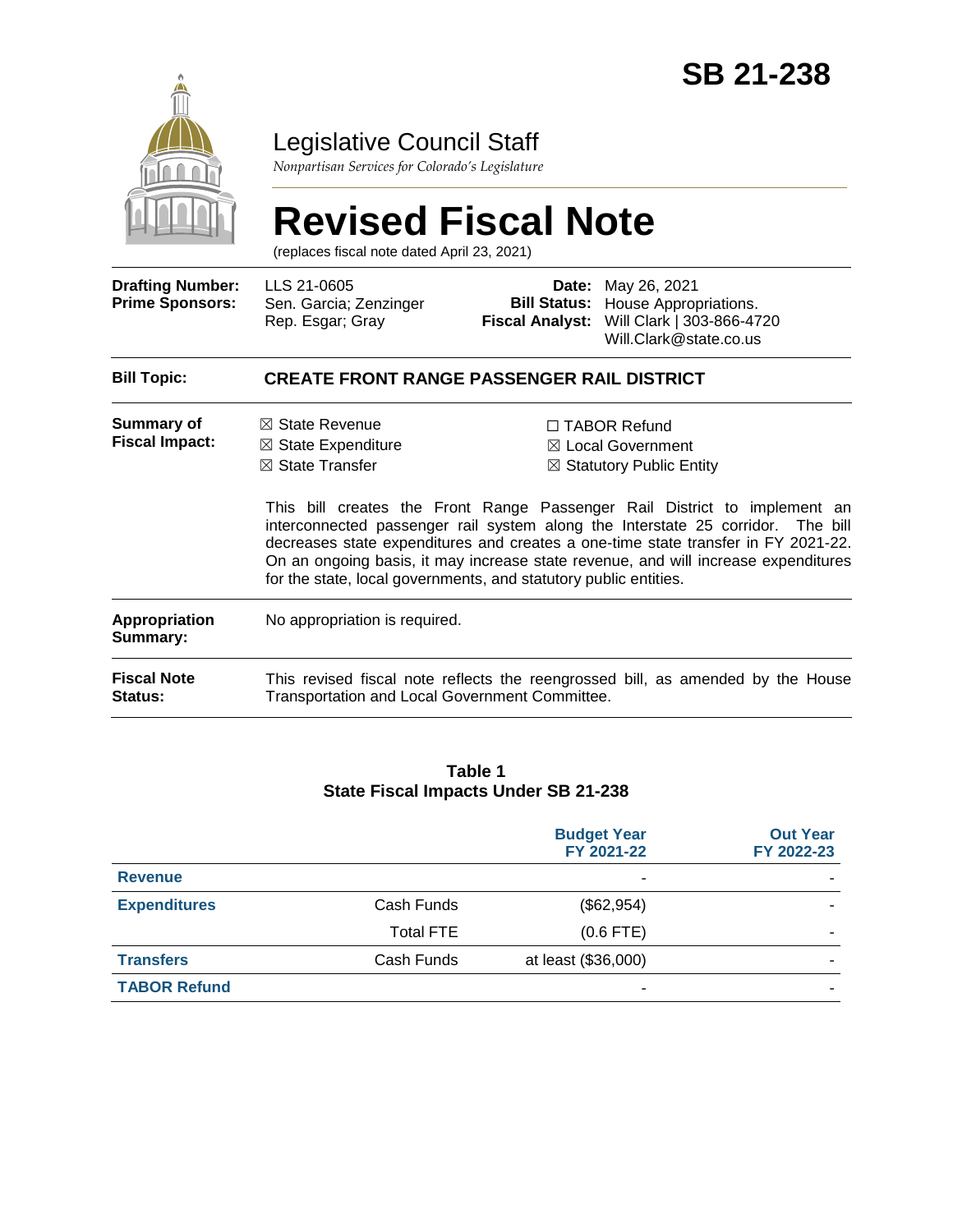#### **Summary of Legislation**

The bill creates the Front Range Passenger Rail District, which will extend from Wyoming to New Mexico, including:

- the cities and counties of Denver and Broomfield;
- all areas within Adams, Arapahoe, Boulder, Douglas, El Paso, Huerfano, Jefferson, Larimer, Las Animas, Pueblo, and Weld counties that are located within the territory of a metropolitan planning organization;
- all areas within Huerfano, Las Animas and Pueblo counties that are outside of a metropolitan planning organization but inside a county precinct located within five miles of the Interstate 25 right-of-way; and,
- all areas within Larimer and Weld counties that are outside of a metropolitan planning organization, but inside a county precinct north of the city of Fort Collins and within five miles of the Interstate 25 right-of-way.

**District powers.** The district is granted authority to plan, design, develop, finance, construct, operate, and maintain a new interconnected passenger rail system. This authority will include the power to exercise taxing authority, levy a sales and use tax of up to 0.8%, collect fares and fees, and issue bonds; exercise imminent domain; create station improvement districts near existing and proposed passenger rail stations; enter into public-private partnerships; provide retail and commercial goods and services at passenger rail stations; and employ its own personnel or contract with other entities for operation and maintenance of the system.

**District governance.** The new district will be governed by a board of directors with appointees from transportation planning organizations that have jurisdiction in the new district, as well as by the Governor and the Department of Transportation (CDOT). The board must be fully appointed by April 1, 2022, and convene for its first meeting no later than May 15, 2022. The district must work collaboratively with stakeholders identified in the bill, including the Regional Transportation District (RTD) and Amtrak to ensure interconnectivity with their passenger rail systems. By January 31, 2024, the new district must begin publishing annual reports, and present results to the General Assembly.

**District taxing proceeds.** Upon approval by registered voters within the new district, a sales and use tax may be levied to fund development, financing, construction, operation or maintenance of the new system. The Department of Revenue will collect, administer and enforce any new tax, make monthly distributions from tax collections to the new district, and transmit the rest to the Front Range Passenger Rail District Sales and Use Tax Fund, which will be created by the bill and overseen by the Department of Treasury. No action by the district to create a multiple-fiscal year debt or other financial obligation can take effect unless it is submitted to a vote and approved by a majority of the registered electors of the district. The state auditor must conduct a financial audit of jurisdictions that approve new tax levies once every two years, and the district must pay the state auditor for the costs of each audit.

**Repeal of Southwest Chief and Front Range Passenger Rail Commission.** The bill repeals the Southwest Chief and Front Range Passenger Rail Commission on May 15, 2022. The State Treasurer is directed to transfer any unencumbered funds remaining in the Southwest Chief Fund to the Front Range Passenger Rail District on February 15, 2022.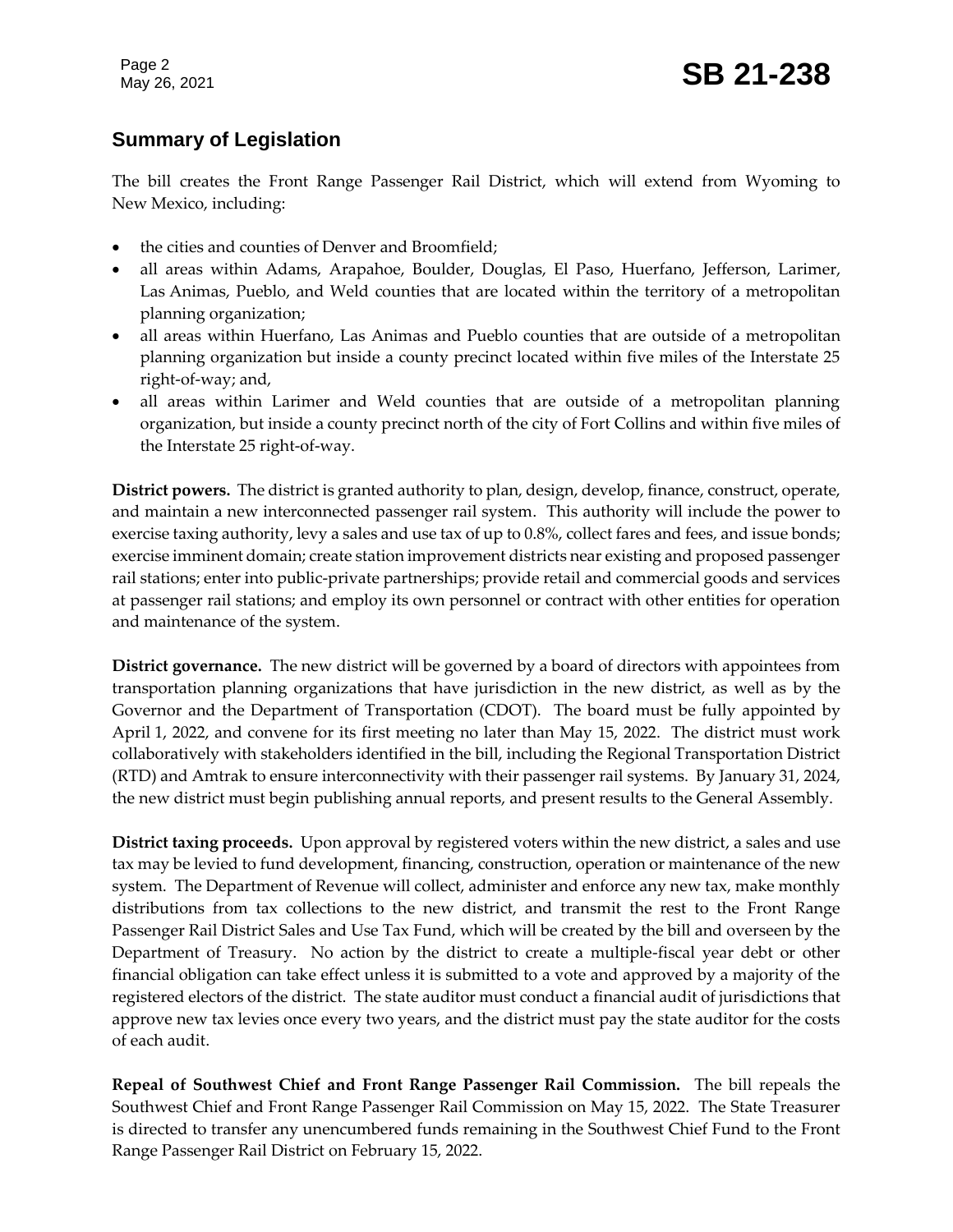## May 26, 2021 **SB 21-238**

#### **Background**

**Southwest Chief and Front Range Passenger Rail Commission.** The Southwest Chief Commission was originally created through House Bill 14-1161 to coordinate and oversee efforts by state and local governments—in cooperation with Kansas, New Mexico, Amtrak, and the BNSF Railway—to ensure completion of track repairs and upgrades required to continue Southwest Chief Rail service in Colorado. Pursuant to Senate Bill 17-153, it issued a Legislative Proposal Regarding the Development of a Front Range Passenger Rail System. The commission is also tasked with extending service to Pueblo and, potentially, Walsenburg, and facilitating the development of a Front Range Passenger Rail system along the I-25 corridor. Online at: [https://www.codot.gov/about/southwest-chief](https://www.codot.gov/about/southwest-chief-commission-front-range-passenger-rail)[commission-front-range-passenger-rail](https://www.codot.gov/about/southwest-chief-commission-front-range-passenger-rail)

**Transportation Planning Regions and Metropolitan Planning Organizations.** There are ten Transportation Planning Regions and five Metropolitan Planning Organizations in Colorado. These planning regions identify transportation priorities within their region, which are incorporated into the Statewide Transportation Plan. One member of each planning region serves on the Statewide Transportation Advisory Committee.

#### **State Revenue**

The bill may increase state revenue to the Office of the State Auditor in the Legislative Department from the Front Range Passenger Rail District. This revenue is subject to TABOR.

#### **State Transfers**

Effective February 15, 2022, the bill repeals the Southwest Chief Fund. No later than June 15, 2022, the new district must instruct the State Treasurer on transferring the remaining balance of this fund to the district. As of writing, it is estimated that there will be at least \$36,000 transferred at that time.

#### **State Expenditures**

Starting in FY 2021-22, the bill decreases expenditures for CDOT by \$62,954 and 0.6 FTE, and increases workload and potential costs for multiple state agencies as described in more detail below.

**Department of Transportation.** The bill will decrease expenditures from the Southwest Chief Fund by \$62,954 and 0.6 in FY 2021-22. The estimate for this decrease assumes that two positions with the commission will end in February 2022. Starting in FY 2021-22, costs in CDOT may increase to participate on the board and collaborate in the new district's operations.

**Public Utilities Commission.** The Public Utilities Commission (PUC) has authority over rail crossings, and will be involved with plans and specifications of planned rail lines for the new rail district to ensure that their design and construction conform to safety standards. The PUC will require 1.0 FTE for a full-time professional engineer to provide related instruction, guidance and assistance, and to ensure that all necessary applications are filed, noticed and reviewed. Because the timing of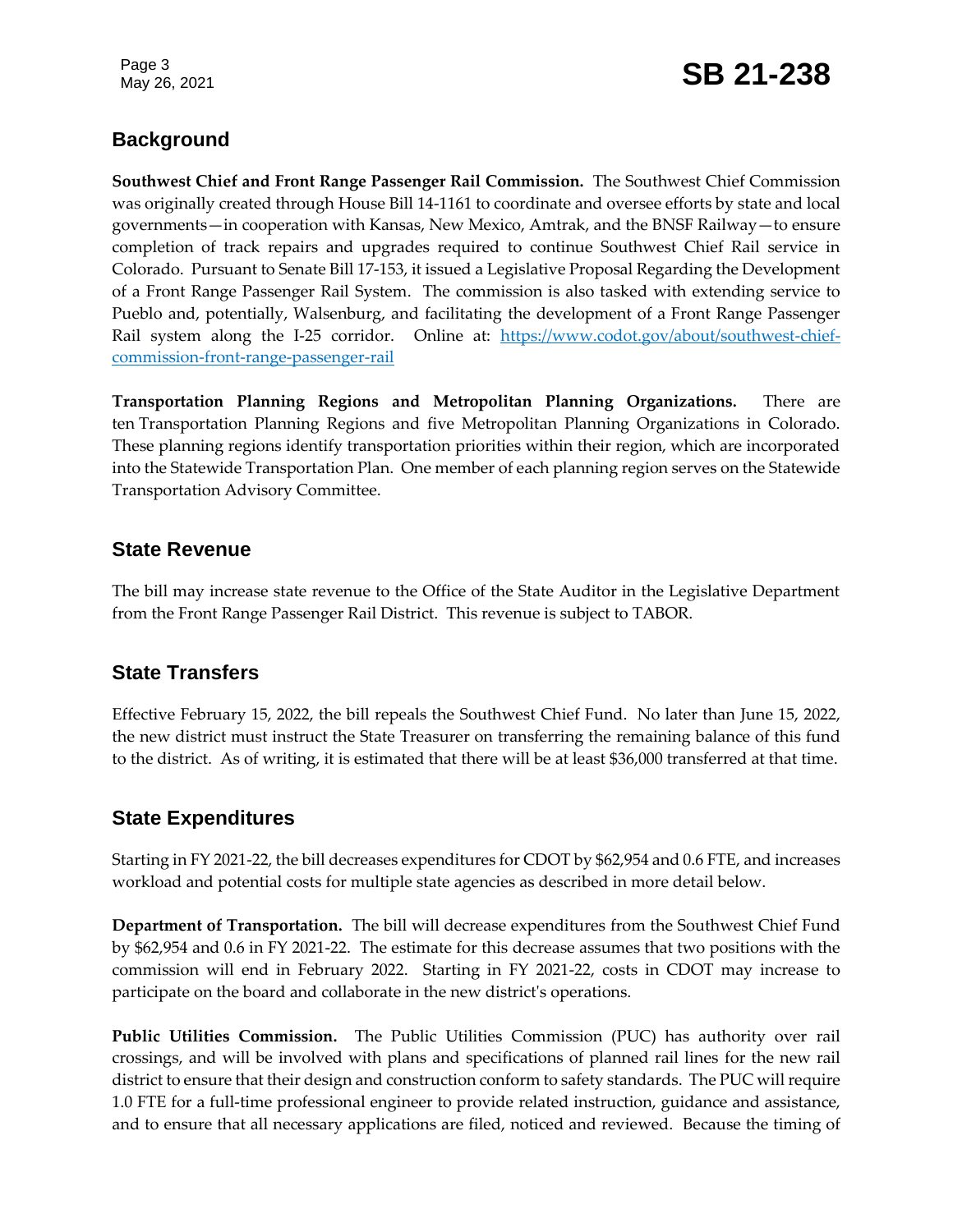project planning for the new district is indeterminate, it is assumed that the PUC will request funding for the new position in future years through the annual budget process when needed.

**Department of Revenue and Personnel and Administration.** Conditional upon voter approval of sales tax collected on behalf of the new transportation district, costs will increase for the departments to update tax forms. Appropriations to address these expenditures will be addressed through the annual budget process.

**Department of Local Affairs.** The Division of Property Taxation reviews and approves all forms and notices sent by assessors to property owners. The division will adjust training materials, conduct additional training, and respond to inquiries as a result of this legislation within existing appropriations.

**Legislative Department.** The Office of the State Auditor will have an increase in workload to conduct financial audits of districts that approve new tax levies every two years, which will be paid for by the districts, as necessary.

**TABOR refunds.** The bill may increase state revenue subject to TABOR. For FY 2022-23, the March 2021 LCS forecast projects revenue to fall short of the TABOR limit by \$28.6 million, or 0.2 percent of the limit. If actual revenue exceeds the limit, the bill will increase the amount required to be refunded to taxpayers from the General Fund in FY 2023-24.

#### **Local Government**

Starting in FY 2021-22, expenditures may increase for local governments within the new transportation district.

**Elections for tax increases.** Any increase in taxes or special assessments on real property within the new transportation district must be submitted for a vote to the registered electors of the district. County clerks and recorders will assist the new transportation district in conducting elections within each county; however, costs will be paid by the district.

**Station and route location siting.** Costs and workload may increase for local governments that coordinate with the new transportation district for siting locations of stations and routes within their boundaries.

#### **Statutory Public Entity**

The bill terminates the Southwest Chief and Front Range Passenger Rail Commission, creates the Front Range Passenger Rail District, and increases workload and potential costs for the RTD.

**Southwest Chief and Front Range Passenger Rail Commission.** Effective May 15, 2022, the bill repeals and terminates the commission, and transfers its contractual rights and obligations to the new transportation district. The new district will also take responsibility for pursuing the commission's pending applications for federal grants.